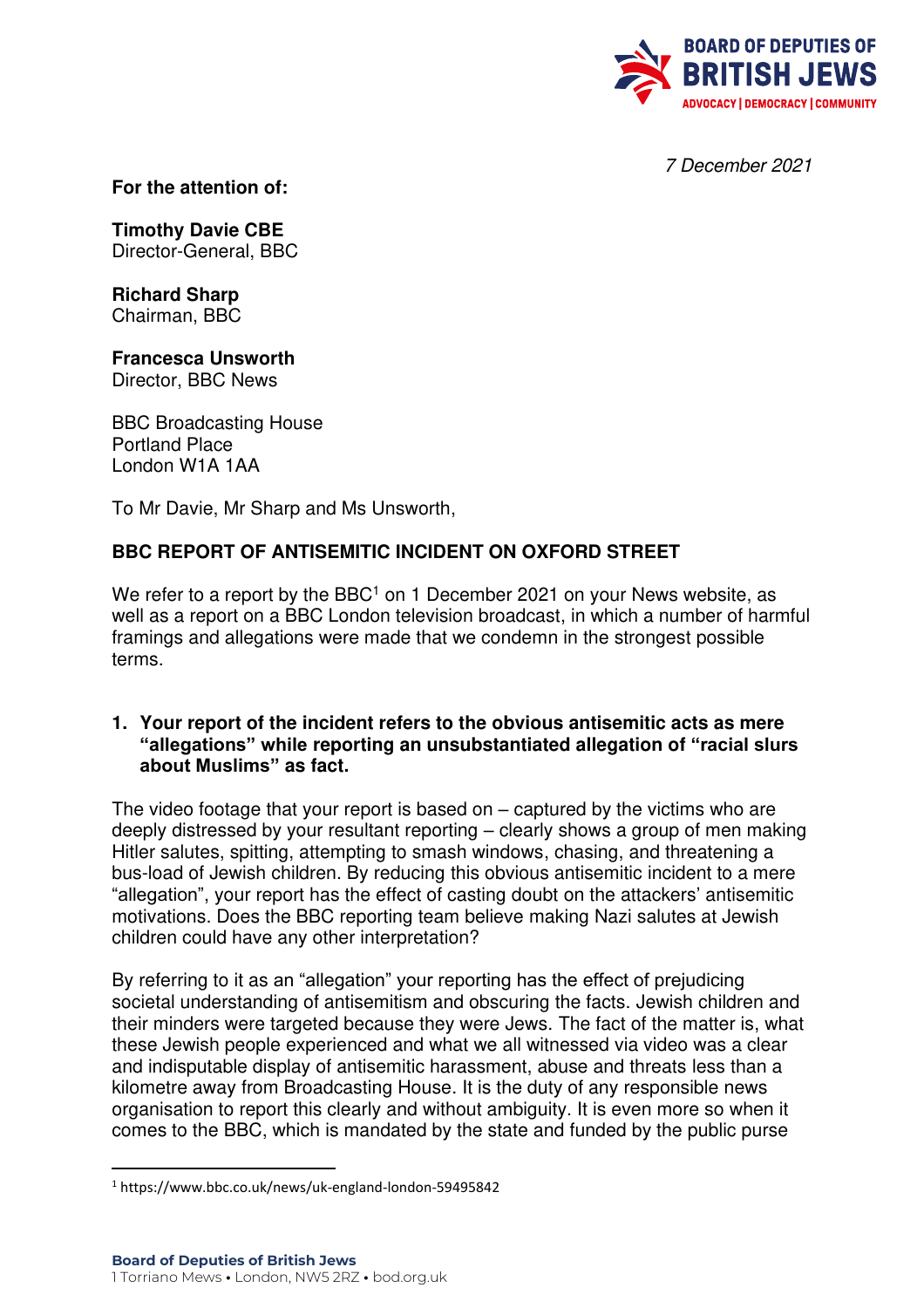

to: *"to act in t*he public interest, serving all audiences through the provision of impartial, high-quality and distinctive output an*d services which inform, educate and entertain."*

By casting doubt on this clear antisemitic incident, your report does not inform, nor does it educate. It certainly doesn't serve the public interest. In fact, it causes harm. It harms Jews directly, and it also harms societal understanding of antisemitism.

# **2. Your report treats racisms differently.**

Worse still, while reporting the clear antisemitic threats and abuse as "allegations", your news article and broadcast was unequivocal about alleged "anti-Muslim slurs" coming from the victims on the bus. Before we go into detail about this dubious but grievous accusation, how does the Corporation justify the obvious differential treatment between its reporting here? Why is doubt cast on the antisemitism of the perpetrators while the alleged racist remarks of the victims reported unequivocally?

We took the allegations of "anti-Muslim slurs" made in the report very seriously and investigated them in great detail. We note that two days after your article was published, and the resultant outcry from ourselves, other Jewish groups, Jewish media and the wider public, your article was amended from "racial slurs about Muslims could be heard inside the bus" to "a slur about Muslims could be heard."

### **3. Your video news segment goes as far as to suggest the Jewish victims may have been responsible for instigating the attacks.**

Perhaps the most egregious of all, in your television broadcast segment your BBC London reporter outrageously states, as if fact, that "you can hear some racial slurs about Muslim people… from the bus", and then proceeds to suggest that there is a possibility that the Jewish victims may have been responsible for instigating the attack.<sup>2</sup> This is a horrendous allegation, completely bereft of any evidence, and a deeply incendiary insinuation that is tantamount to victim blaming.

#### **4. The allegations made against the Jewish victims are wholly without substance or merit.**

Our own thorough investigation into this aspect finds your allegation baseless in fact and wholly without merit. We investigated every second of footage and we contend that the BBC is mischaracterising a Hebrew cry for help by a distressed Jewish man as a slur in English.

We have evidenced this with our own re-enactment of the precise phrasing, cadence, and context of the audio segment in dispute and are fully convinced that the BBC has gotten this spectacularly wrong.<sup>3</sup> Dangerously so. The victims of

<sup>2</sup> https://twitter.com/jonnygouldpod/status/1467439531699884034?s=20

<sup>3</sup> https://twitter.com/BoardofDeputies/status/1467241977188171792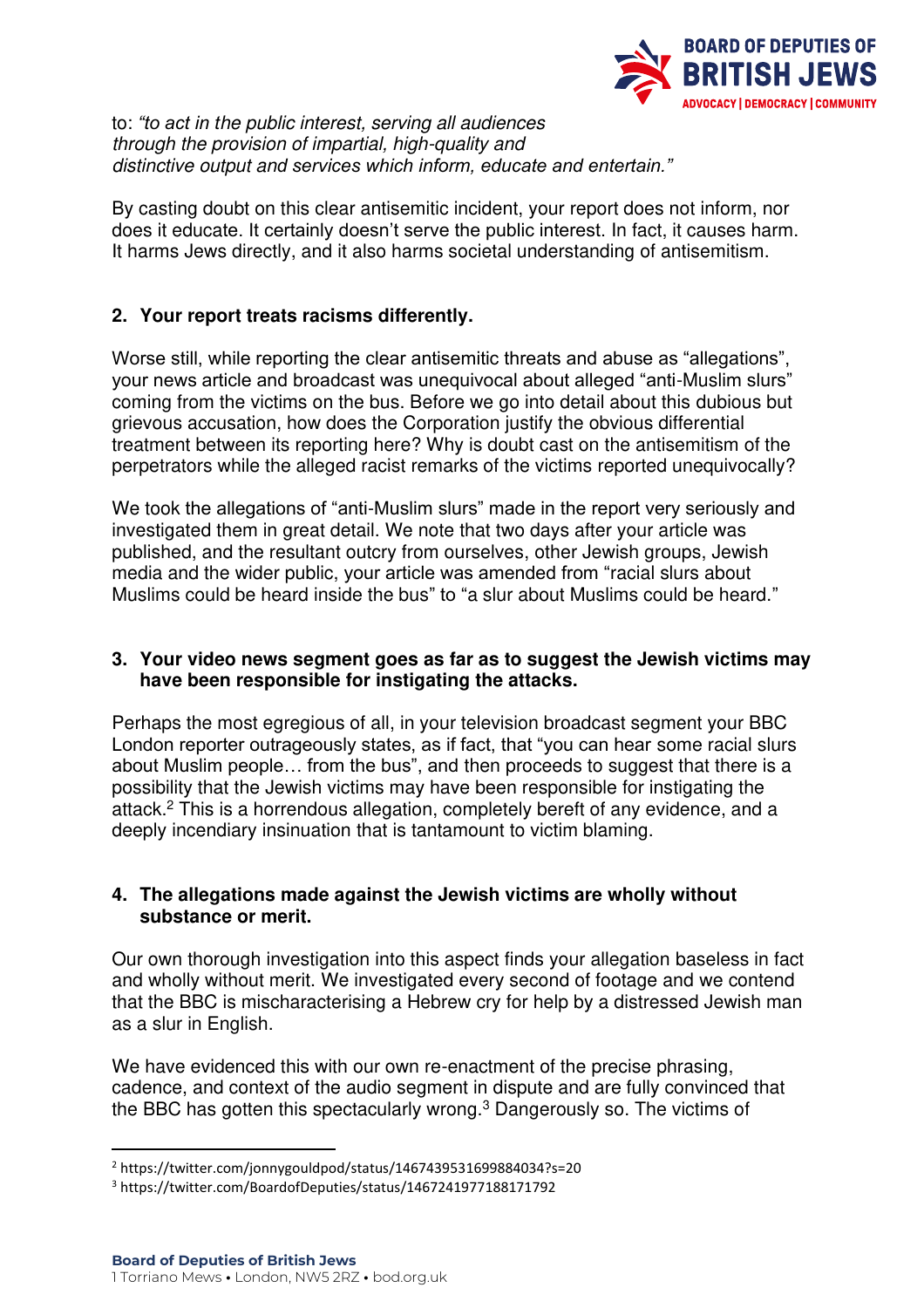

antisemitic abuse are now being smeared as racists and therefore somehow less deserving of sympathy or, in the worst case, deserving of the abuse they received. This is deeply irresponsible journalism.

The facts of the matter are that the bus was full of Hebrew speaking Jews under attack by a threatening group of men who spat at them, made fascist salutes, tried to smash the windows of the bus and gave chase when they were trying to flee. The majority of the victims were Jewish children. They were there to celebrate the Jewish festival of Chanukah. Some were dressed as dreidels and dancing in the street moments before. They were handing out doughnuts to passers-by and, as members of the Chabad movement – widely known for their charitable activities and outreach work – were there to spread joy and light and openly exercise their religious freedom in our nation's capital.

Given this context, we investigated the footage of the incident thoroughly and with the aid of our staff team and a community of native Hebrew speakers, we found no evidence to support your parlous claims. What you thought to be an "anti-Muslim slur" in English, was actually a cry for help in Hebrew by a distressed young Jewish man. In fact, most of the footage contains Hebrew phrases like "come, come, come", "close the door", "let's go", and the central quote in question which is actually the Hebrew for "Call someone, it's urgent!"

We note too that follow-up reporting in the Jewish media, and individual eyewitness statements by people who were there on the bus, all completely reject the accusation made in your reports and all fully confirm that the phrases uttered were in Hebrew.<sup>4</sup> We have been in contact with multiple people directly who all corroborate this.

# **5. The BBC's refusal to retract and apologise to the victims has caused further distress and compounded the harm.**

Antisemitic incidents in this country are at a record high.<sup>5</sup> It is therefore deeply disturbing that the reporting from our national broadcaster should be so careless in its coverage so cavalier in its response to the outrage it has generated from the Jewish community and the wider public, and so obdurate in its refusal to retract and apologise to the victims.

We have raised our concerns and provided ample evidence that clearly shows the BBC has made an error in its reporting. Mistakes happen. But when such mistakes are pointed out and the evidence provided, the BBC's institutional recalcitrance on this matter leaves us aghast. The wagon-circling of your organisation is not only disdainful of our community's concerns, it perpetuates and compounds the harm and distress of the Jewish victims. This arrogant intransigence by the BBC will only serve

<sup>4</sup> https://www.thejc.com/news/news/bbc-demonised-our-children-parents-of-oxford-street-victims-say-6J1fcLl11AR0ykO5ZN3e6Y

<sup>&</sup>lt;sup>5</sup> https://cst.org.uk/news/blog/2021/08/05/antisemitic-incidents-report-january-june-2021